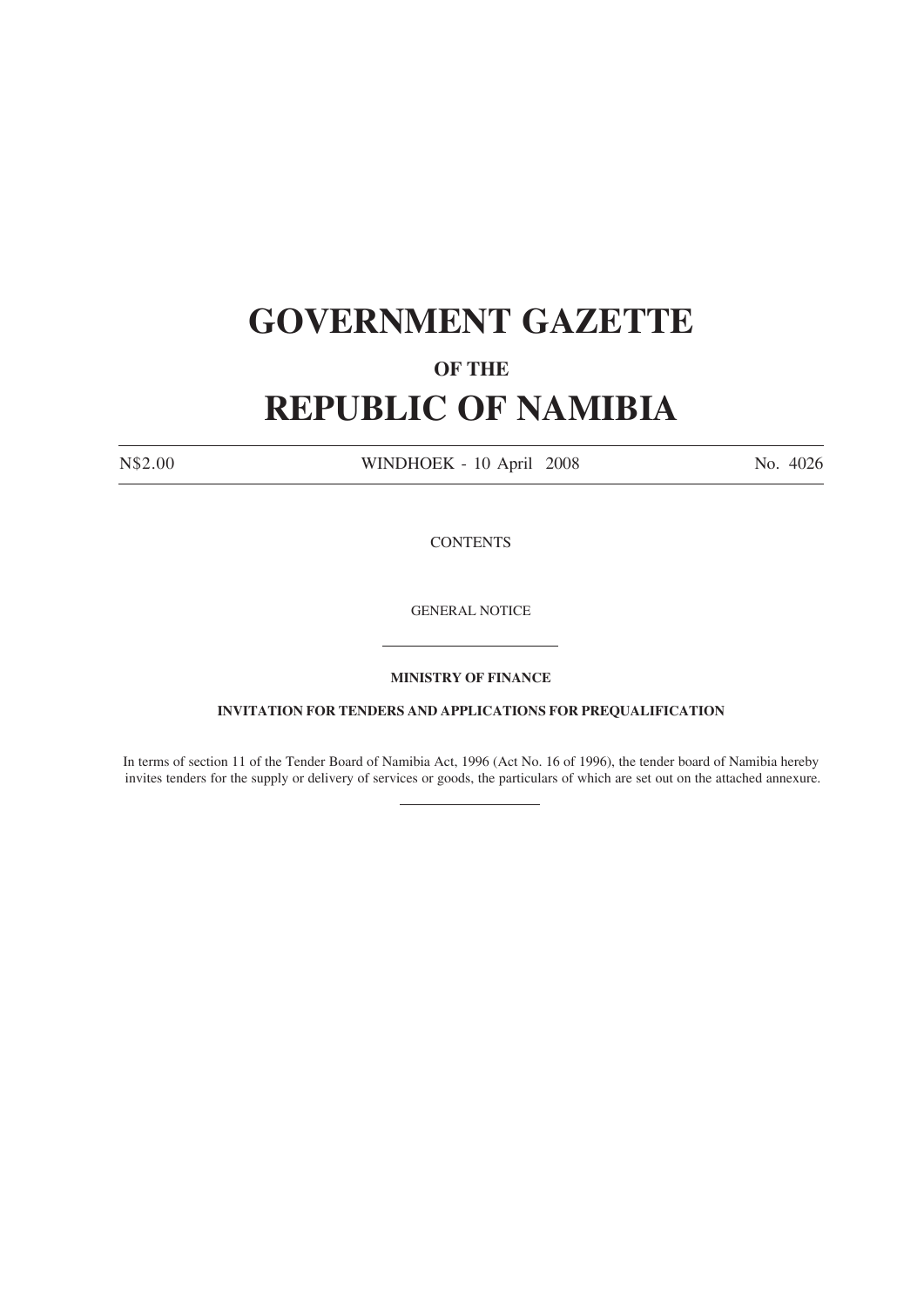|                            | <b>MINISTRY OF FINANCE</b><br><b>TENDER BOARD</b><br><b>TENDERS ARE INVITED FOR</b>                                                                                                                     | TENDER NO:<br><b>DESCRIPTION:</b> | A10/1-33/2008 (AREA 1) KARAS AND HARDAP<br>MACHINING, TURNING AND MANUFACTU-<br>RING OF PARTS AND SHARPENING OF                                                                                                                         |
|----------------------------|---------------------------------------------------------------------------------------------------------------------------------------------------------------------------------------------------------|-----------------------------------|-----------------------------------------------------------------------------------------------------------------------------------------------------------------------------------------------------------------------------------------|
| TENDER NO:<br>DESCRIPTION: | F <sub>1</sub> /2-3/2008<br>RECRUITMENT OF CONSULTANTS TO<br>STUDY AND MAKE PROPOSALS FOR A<br>FRAMEWORK ON THE REMUNERATION<br>OF CHIEF EXECUTIVE OFFICERS AND                                         | LEVY PAYABLE: N\$ 100-00          | BLADES AND DRILLS AND OTHER ACCES-<br>SORIES FOR MACHINE SHOP SERVICE FOR<br>THE PERIOD 1 MAY 2008 TO 30 APRIL 2009.<br>CLOSING DATE: 14H30 ON TUESDAY: 8 APRIL 2008.                                                                   |
| LEVY PAYABLE: N\$100-00    | EXECUTIVES (SENIOR MANAGERS) EMPLOY-<br>ED BY STATE-OWNED ENTEPRISES<br>IN NAMIBIA.<br>CLOSING DATE: 11H00 ON TUESDAY: 8 APRIL 2008.                                                                    | TENDER NO:<br>DESCRIPTION:        | A10/1-35/2008 (AREA 1) KARAS AND HARDAP<br>SUPPLY, DELIVERY, INSPECTION, REPAIR,<br>OVERHAUL, INSTALL, SERVICE AND<br>THE SUPPLY OF PARTS FOR WATER TREAT-<br>MENT INSTALLATIONS FOR THE PERIOD<br>1 MAY 2008 TO 30 APRIL 2009.         |
| TENDER NO:<br>DESCRIPTION: | F1/18/2-1/2008<br>CONSTRUCTION OF PIPELINES AND<br>WATER POINTS NEAR OTAMANZI IN THE                                                                                                                    | LEVY PAYABLE: N\$ 100-00          | CLOSING DATE: 14H30 ON TUESDAY: 8 APRIL 2008.                                                                                                                                                                                           |
| LEVY PAYABLE: N\$200-00    | OMUSATI REGION IN NAMIBIA.<br>CLOSING DATE: 11H00 ON TUESDAY: 8 APRIL 2008.<br>NB !! A COMPULSORY SITE MEETING WILL BE HELD, 10H30,                                                                     | TENDER NO:<br><b>DESCRIPTION:</b> | A10/1-40/2008 (AREA 1) KARAS AND HARDAP<br>TREATMENT OF RAW WATER AT BOILER<br><b>INSTALLATIONS FOR THE PERIOD 1 MAY</b><br>2008 TO 30 APRIL 2009.                                                                                      |
| OKAHAO.                    | WEDNESDAY 26 MARCH 2008 AT CONSTITUENCY OFFICES IN                                                                                                                                                      | LEVY PAYABLE: N\$100-00           | CLOSING DATE: 14H30 ON TUESDAY: 8 APRIL 2008.                                                                                                                                                                                           |
| TENDER NO:<br>DESCRIPTION: | F1/31-1/2008<br>PURCHASING OF COMPUTER EQUIPMENT                                                                                                                                                        | TENDER NO:                        | A10/1-20/2008 (AREA 2) KHOMAS, OMAHEKE<br>AND ERONGO.                                                                                                                                                                                   |
|                            | AND RELATED SOFTWARE FOR THE<br>REGISTRATION OF VETERANS AND THEIR<br>DEPENDANTS.<br>CLOSING DATE: 11H00 ON TUESDAY: 8 APRIL 2008.                                                                      | DESCRIPTION:                      | INSPECTION, FAULT FINDING, REPORT,<br>REPAIR/OVERHAUL, MOUNT, INSTALL,<br>TEST RUN, COMMISSION, SERVICE AND<br>SUPPLY OF PARTS, FOR HIGH STEAM BOI-                                                                                     |
| LEVY PAYABLE: N\$100-00    |                                                                                                                                                                                                         |                                   | LERS FOR THE PERIOD 1 MAY 2008 TO 30<br>APRIL 2009.                                                                                                                                                                                     |
| TENDER NO:                 | A10/1-20/2008 (AREA 1) KARAS AND HAR-<br>DAP DESCRIPTION: INSPECTION, FAULT<br>FINDING, REPORT, REPAIR / OVERHAUL,                                                                                      | LEVY PAYABLE: N\$100-00           | CLOSING DATE: 14H30 ON TUESDAY: 8 APRIL 2008.                                                                                                                                                                                           |
| LEVY PAYABLE: N\$100-00    | MOUNT, INSTALL, TEST RUN, COMMISSION,<br>SERVICE AND SUPPLY OF PARTS FOR HIGH<br>PRESSURE STEAM BOILERS FOR THE<br>PERIOD 1 MAY 2008 TO 30 APRIL 2009.<br>CLOSING DATE: 14H30 ON TUESDAY: 8 APRIL 2008. | TENDER NO:<br><b>DESCRIPTION:</b> | A10/1-22/2008 (AREA 2) WINDHOEK<br>INSPECTION, FAULT FINDING, REPORT,<br>REPAIR/OVERHAUL, MOUNT, INSTALL,<br>TEST RUN, COMMISSION, SERVICE AND<br>SUPPLY OF PARTS, FOR CATERING EQUIP-<br>MENT AND DOMESTIC APPLIANCES FOR              |
| TENDER NO:                 | A10/1-21/2008 (AREA 1) KARAS AND HARDAP                                                                                                                                                                 |                                   | THE PERIOD 1 MAY 2008 TO 30 APRIL 2009.<br>CLOSING DATE: 14H30 ON TUESDAY: 8 APRIL 2008.                                                                                                                                                |
| DESCRIPTION:               | INSPECTION, FAULT FINDING, REPORT,<br>REPAIR/OVERHAUL, MOUNT, INSTALL,                                                                                                                                  | LEVY PAYABLE: N\$100-00           |                                                                                                                                                                                                                                         |
|                            | TEST RUN, COMMISSION, SERVICE AND<br>SUPPLY OF PARTS FOR ELECTRICAL GEN-<br>RATIN PLANT AND EQUIPMENT FOR<br>THE PERIOD 1 MAY 2008 TO 30 APRIL 2009                                                     | TENDER NO:<br><b>DESCRIPTION:</b> | A10/1-24/2008 (AREA 2) WINDHOEK<br>INSPECTION, FAULT FINDING, REPORT,<br>REPAIR/OVERHAUL, MOUNT, INSTALL,<br>TEST RUN, COMMISSION, SERVICE AND                                                                                          |
| LEVY PAYABLE: N\$100-00    | CLOSING DATE: 14H30 ON TUESDAY: 8 APRIL 2008.                                                                                                                                                           |                                   | SUPPLY OF PARTS, FOR HIGH, MEDIUM<br>AND LOW TECHNOLOGY GAS EQUIPMENT<br>FOR THE PERIOD 1 MAY 2008 TO 30 APRIL                                                                                                                          |
| TENDER NO:<br>DESCRIPTION: | A10/1-24/2008 (AREA 1) KARAS AND HARDAP<br>INSPECTION, FAULT FINDING, REPORT,<br>REPAIR/OVERHAUL, MOUNT, INSTALL,<br>TEST RUN, COMMISSION, SERVICE AND                                                  | LEVY PAYABLE: N\$100-00           | 2009.<br>CLOSING DATE: 14H30 ON TUESDAY: 8 APRIL 2008.                                                                                                                                                                                  |
|                            | SUPPLY OF PARTS, FOR HIGH, MEDIUM<br>AND LOW TECHNOLOGY GAS EQUIPMENT<br>FOR THE PERIOD 1 MAY 2008 TO 30 APRIL<br>2009.                                                                                 | TENDER NO:<br>DESCRIPTION:        | A10/1-26/2008 (AREA 2) WINDHOEK<br>INSPECTION, FAULT FINDING, REPORT,<br>REPAIR/OVERHAUL, MOUNT, INSTALL,<br>TEST RUN, COMMISSION, SERVICE AND                                                                                          |
| LEVY PAYABLE: N\$100-00    | CLOSING DATE: 14H30 ON TUESDAY: 8 APRIL 2008.                                                                                                                                                           |                                   | SUPPLY OF PARTS, FOR STEAM AND HOT-<br>WATER APPLIANCES AND INSTALLATIONS<br>FOR THE PERIOD 1 MAY 2008 TO 30 APRIL                                                                                                                      |
| TENDER NO:<br>DESCRIPTION: | A10/1-32/2008 (AREA 1) KARAS AND HARDAP<br>INSPECTION, FAULT FINDING, REPORT,<br>REPAIR/OVERHAUL, MOUNT, INSTALL,<br>TEST RUN, COMMISSION, SERVICE AND                                                  | LEVY PAYABLE: N\$100-00           | 2009.<br>CLOSING DATE: 14H30 ON TUESDAY: 8 APRIL 2008.                                                                                                                                                                                  |
| LEVY PAYABLE: N\$100-00    | SUPPLY OF PARTS, FOR MACHINE TOOLS,<br>MECHANICAL EQUIPMENT AND INSTAL-<br>LATIONS AND ANCILLARIES FOR THE<br>PERIOD 1 MAY 2008 TO 30 APRIL 2009.<br>CLOSING DATE: 14H30 ON TUESDAY: 8 APRIL 2008.      | TENDER NO:<br>DESCRIPTION:        | A10/1-30/2008 (AREA 2) WINDHOEK<br>INSPECTION, FAULT FINDING, REPORT, RE-<br>PAIR/OVERHAUL, MOUNT, INSTALL, TEST<br>RUN, COMMISSION, SERVICE AND SUPPLY<br>OF PARTS, FOR STERILIZER AUTOCLAVES<br>FOR THE PERIOD 1 MAY 2008 TO 30 APRIL |
|                            |                                                                                                                                                                                                         |                                   | 2009.                                                                                                                                                                                                                                   |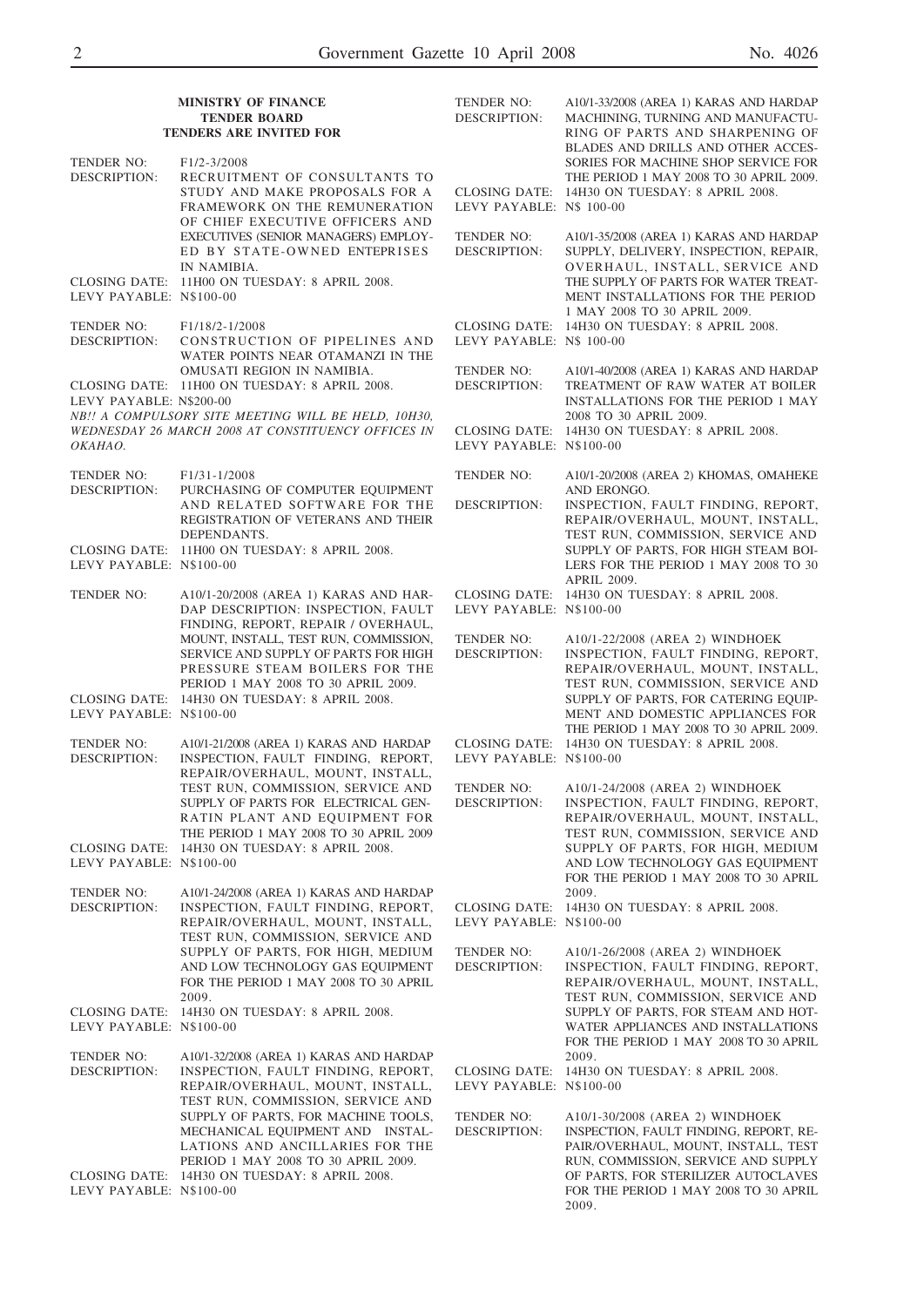| LEVY PAYABLE: N\$100-00                  | CLOSING DATE: 14H30 ON TUESDAY: 8 APRIL 2008.                                                                                                                                                                                                                                    | LEVY PAYABLE: N\$100-00                  | CLOSING DATE: 14H30 ON TUESDAY: 8 APRIL 2008.                                                                                                                                                                                                                                                                      |
|------------------------------------------|----------------------------------------------------------------------------------------------------------------------------------------------------------------------------------------------------------------------------------------------------------------------------------|------------------------------------------|--------------------------------------------------------------------------------------------------------------------------------------------------------------------------------------------------------------------------------------------------------------------------------------------------------------------|
| <b>TENDER NO:</b><br>DESCRIPTION:        | A10/1-32/2008 (AREA 2) WINDHOEK<br>INSPECTION, FAULT FINDING, REPORT, RE-<br>PAIR/OVERHAUL, MOUNT, INSTALL, TEST<br>RUN, COMMISSION, SERVICE AND SUPPLY<br>OF PARTS, FOR MACHINE TOOLS, MECHANI-<br>CAL EQUIPMENT AND INSTALLATIONS<br>AND ANCILLARIES FOR THE PERIOD 1 MAY      | <b>TENDER NO:</b><br><b>DESCRIPTION:</b> | A10/1 - 30/2008 (AREA 5) KAVANGO AND CAPRIVI<br>INSPECTION, FAULT FINDING, REPORT, RE-<br>REPAIR/OVERHAUL, MOUNT, INSTALL,<br>TEST RUN, COMMISSION, SERVICE AND<br>SUPPLY OF PARTS, FOR STERILIZER AUTO-<br>CLAVES FOR THE PERIOD 1 MAY 2008 TO<br>30 APRIL 2009.                                                  |
| LEVY PAYABLE: N\$100-00                  | 2008 TO 30 APRIL 2009.<br>CLOSING DATE: 14H30 ON TUESDAY: 8 APRIL 2008.                                                                                                                                                                                                          | LEVY PAYABLE: N\$100-00                  | CLOSING DATE: 14H30 ON TUESDAY: 8 APRIL 2008.                                                                                                                                                                                                                                                                      |
| TENDER NO:<br>DESCRIPTION:               | A10/1-33/2008 (AREA 2) WINDHOEK<br>MACHINING, TURNING AND MANUFAC-<br>TURING OF PARTS AND SHARPENING OF<br>BLADES AND DRILLS AND OTHER ACCES-<br>SORIES FOR MACHINE SHOP SERVICE FOR<br>THE PERIOD 1 MAY 2008 TO 30 APRIL 2009.<br>CLOSING DATE: 14H30 ON TUESDAY: 8 APRIL 2008. | <b>TENDER NO:</b><br><b>DESCRIPTION:</b> | A10/1 - 32/2008 (AREA 5) KAVANGO AND CAPRIVI<br>INSPECTION, FAULT FINDING, REPORT,<br>REPAIR/OVERHAUL, MOUNT, INSTALL,<br>TEST RUN, COMMISSION, SERVICE AND<br>SUPPLY OF PARTS, FOR MACHINES, TOOLS,<br>MECHANICAL EQUIPMENT AND INSTAL-<br>LATIONS AND ANCILLARIES FOR THE<br>PERIOD 1 MAY 2008 TO 30 APRIL 2009. |
| LEVY PAYABLE: N\$100-00                  |                                                                                                                                                                                                                                                                                  | LEVY PAYABLE: N\$100-00                  | CLOSING DATE: 14H30 ON TUESDAY: 8 APRIL 2008.                                                                                                                                                                                                                                                                      |
| TENDER NO:<br>DESCRIPTION:               | A10/1-35/2008 (AREA 2) WINDHOEK<br>SUPPLY, DELIVERY, INSPECTION, REPAIR,<br>OVERHAUL, INSTALL, SERVICE AND THE<br>SUPPLY OF PARTS OF WATER TREATMENT<br><b>INSTALLATIONS FOR THE PERIOD 1 MAY</b><br>2008 TO 30 APRIL 2009.                                                      | TENDER NO:<br><b>DESCRIPTION:</b>        | A10/1 - 33/2008 (AREA 5) KAVANGO AND CAPRIVI<br>MACHINING, TURNING AND MANUFAC-<br>TURING OF PARTS AND THE SHARPENING<br>OF BLADES AND DRILLS AND OTHER ACC-<br><b>ESSORIES FOR MACHINE SHOP SERVICE FOR</b>                                                                                                       |
| LEVY PAYABLE: N\$100-00                  | CLOSING DATE: 14H30 ON TUESDAY: 8 APRIL 2008.                                                                                                                                                                                                                                    | LEVY PAYABLE: N\$100-00                  | THE PERIOD 1 MAY 2008 TO 30 APRIL 2009.<br>CLOSING DATE: 14H30 ON TUESDAY: 8 APRIL 2008.                                                                                                                                                                                                                           |
| TENDER NO:<br>DESCRIPTION:               | A10/1- 40/2008 (AREA 2) WINDHOEK<br>TREATMENT OF RAW WATER AT BOILER<br><b>INSTALLATIONS FOR THE PERIOD 1 MAY</b><br>2008 TO 30 APRIL 2009.                                                                                                                                      | TENDER NO:<br><b>DESCRIPTION:</b>        | A10/1-34/2008 (AREA 5) KAVANGO AND CAPRIVI<br>INSPECTION, FAULT FINDING, REPORT,<br>REPAIR/OVERHAUL, MOUNT, INSTALL,                                                                                                                                                                                               |
| CLOSING DATE:<br>LEVY PAYABLE: N\$100-00 | 14H30 ON TUESDAY: 8 APRIL 2008.                                                                                                                                                                                                                                                  |                                          | TEST RUN, COMMISSION, SERVICE AND<br>SUPPLY OF PARTS, FOR AIRCONDITIONERS<br>REFRIGERATION-AND VENTILATION PLANT                                                                                                                                                                                                   |
| TENDER NO:<br>DESCRIPTION:               | A10/1-20/2008 (AREA 5) KAVANGO AND CAPRIVI<br>INSPECTION, FAULT FINDING, REPORT, RE-<br>PAIR/OVERHAUL, MOUNT, INSTALL, TEST<br>RUN, COMMISSION, SERVICE AND SUPPLY                                                                                                               | LEVY PAYABLE: N\$100-00                  | FOR THE PERIOD 1 MAY 2008 TO 30 APRIL 2009.<br>CLOSING DATE: 14H30 ON TUESDAY: 8 APRIL 2008.                                                                                                                                                                                                                       |
| LEVY PAYABLE: N\$100-00                  | OF PARTS, FOR HIGH PRESSURE STEAM<br>BOILERS FOR THE PERIOD 1 MAY 2008 TO<br>30 APRIL 2009.<br>CLOSING DATE: 14H30 ON TUESDAY: 8 APRIL 2008.                                                                                                                                     | TENDER NO:<br><b>DESCRIPTION:</b>        | A10/1 - 35/2008 (AREA 5) KAVANGO AND CAPRIVI<br>INSPECTION, FAULT FINDING, REPORT,<br>REPAIR/OVERHAUL, MOUNT, INSTALL,<br>TEST RUN, COMMISSION, SERVICE AND<br>SUPPLY OF PARTS, FOR WATER TREAT-                                                                                                                   |
| TENDER NO:<br>DESCRIPTION:               | A10/1 - 22/2008 (AREA 5) KAVANGO AND CAPRIVI<br>INSPECTION, FAULT FINDING, REPORT, RE-<br>PAIR/OVERHAUL, MOUNT, INSTALL, TEST<br>RUN, COMMISSION, SERVICE AND SUPPLY                                                                                                             | LEVY PAYABLE: N\$ 100-00                 | MENT INSTALLATIONS FOR HE PERIOD<br>1 MAY 2008 TO 30 APRIL 2009.<br>CLOSING DATE: 14H30 ON TUESDAY: 8 APRIL 2008.                                                                                                                                                                                                  |
| CLOSING DATE:<br>LEVY PAYABLE: N\$100-00 | OF PARTS, FOR CATERING EQUIPMENT<br>AND DOMESTIC APPLIANCES FOR THE<br>PERIOD 1 MAY 2008 TO 30 APRIL 2009.<br>14H30 ON TUESDAY: 8 APRIL 2008.                                                                                                                                    | TENDER NO:<br>DESCRIPTION:               | A10/1-40/2008 (AREA 5) KAVANGO AND CAPRIVI<br>TREATMENT OFRAW WATER AT BOILER<br>INSTALLATIONS FOR THE PERIOD 1 MAY<br>2008 TO 30 APRIL 2009.<br>CLOSING DATE: 14H30 ON TUESDAY: 8 APRIL 2008.                                                                                                                     |
| TENDER NO:                               | A10/1-24/2008 (AREA 5) KAVANGO AND CAPRIVI                                                                                                                                                                                                                                       | LEVY PAYABLE: N5100-00                   |                                                                                                                                                                                                                                                                                                                    |
| DESCRIPTION:                             | INSPECTION, FAULT FINDING, REPORT, RE-<br>REPAIR/OVERHAUL, MOUNT, INSTALL,<br>TEST RUN, COMMISSION, SERVICE AND<br>SUPPLY OF PARTS, FOR HIGH, MEDIUM AND<br>LOW TECHNOLOGY GAS EQUIPMENT FOR                                                                                     | TENDER NO:<br>DESCRIPTION:               | A10/1-24/2008 OHANGWENA, OMUSATI,<br>OSHANA & OSHIKOTO.<br>INSPECTION, FAULT FINDING, REPORT, RE-<br>PAIR AND/OR OVERHAUL, MOUNT, INST-<br>ALL, TEST RUN, COMMISSION, SERVICE                                                                                                                                      |
| CLOSING DATE:<br>LEVY PAYABLE: N\$100-00 | THE PERIOD 1 MAY 2008 TO 30 APRIL 2009.<br>14H30 ON TUESDAY: 8 APRIL 2008.                                                                                                                                                                                                       |                                          | AND SUPPLY OF PARTS, FOR HIGH, ME-<br>DIUM AND LOW TECHNOLOGY GAS EQUIP-<br>MENT FOR THE PERIOD 1 MAY 2008 TO<br>30 APRIL.                                                                                                                                                                                         |
| TENDER NO:<br>DESCRIPTION:               | A10/1 - 26/2008 (AREA 5) KAVANGO AND CAPRIVI<br>INSPECTION, FAULT FINDING, REPORT, RE-<br>PAIR/OVERHAUL, MOUNT, INSTALL, TEST                                                                                                                                                    | CLOSING DATE:<br>LEVY PAYABLE: N\$100-00 | 14H30 ON TUESDAY: 8 APRIL 2008.                                                                                                                                                                                                                                                                                    |
|                                          | RUN, COMMISSION, SERVICE AND SUPPLY<br>OF PARTS, FOR STEAM AND HOTWATER<br>APPLIANCES AND INSTALLATIONS FOR<br>THE PERIOD 1 MAY 2008 TO 30 APRIL 2009.                                                                                                                           | TENDER NO:<br>DESCRIPTION:               | A10/1-35/2008 OHANGWENA, OMUSATI,<br>OSHANA & OSHIKOTO.<br>INSPECTION, FAULT FINDING, REPORT,                                                                                                                                                                                                                      |